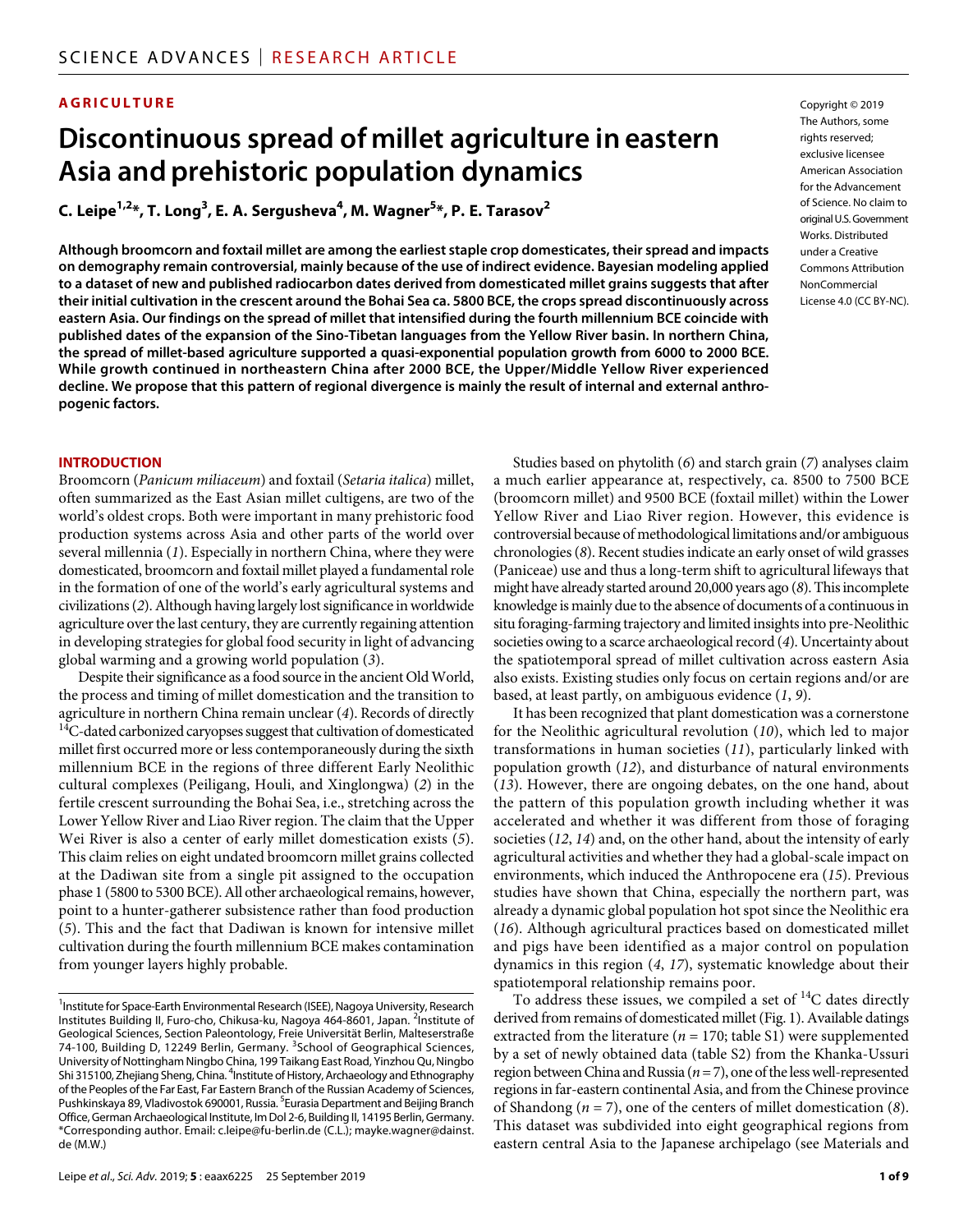

**Fig. 1. Spatiotemporal distribution of directly dated millet remains from central and eastern Asia.** (**A**) Topographic map with the locations of directly 14C-dated foxtail and broomcorn millet remains ( $n = 184$ ) contained in the compiled datasets (tables S1 and S2) organized into eight geographical regions (see Materials and Methods). (**B**) Longitudinal distribution of calibrated median millet ages.

Methods) and analyzed using Bayesian modeling to reconstruct the spatiotemporal pattern of millet dispersal across eastern Asia. To test the effect of millet-pig–based agricultural activities on the development of population size, we compiled and reanalyzed a subset (*n* = 40,696) of an archaeological site distribution database (*16*) covering 13 provinces in northern China (see Materials and Methods) from the Early Neolithic to early Iron Age (ca. 8000 to 500 BCE).

#### **RESULTS AND DISCUSSION**

#### **Millet spread across eastern Asia**

The results of Bayesian modeling (Fig. 2 and fig. S2) applied to the compiled set of published and newly obtained millet  ${}^{14}C$  dates suggest that the crop first appeared in the fertile region stretching from the Lower Yellow River in the south to the Liao River in the north around 6100–5700 BCE (95% probability range, as for all time intervals for the defined regions presented in the following) with a median age of 5800 BCE. This provides robust support for the common assumption of earliest domesticated millet appearance in different sedentary cultures within this region around the beginning of the sixth millennium BCE (*1*). From this domestication core zone, millet spread

Leipe *et al*., *Sci. Adv.* 2019; **5** : eaax6225 25 September 2019

mainly to eastern and western directions (Figs. 1 and 2). Spreading toward the west and southwest, the crops arrived in the Middle Yellow River region 5000–4400 BCE (median, 4600 BCE), but it took another thousand years or more for establishing in the higher elevated regions along the Upper Yangtze River (3700–3100 BCE; median, 3400 BCE) and the Upper Yellow River (3400–3000 BCE; median, 3200 BCE). For the region of central Asia, which includes the data from Xinjiang in the east and from Kazakhstan and Turkmenistan in the west, the model suggests appearance of millet since 3200–2100 BCE (median, 2400 BCE). However, the 95% probability ranges of the earliest available millet-based date from the archaeological site of Begash (2461–2154 BCE; median, 2304 BCE) in southeastern Kazakhstan (Fig. 1) indicate that millet likely appeared in the western central Asian steppes before it was introduced into the Xinjiang region, where the earliest date comes from the Xiaohe site (2011–1756 BCE; median, 1886 BCE).

The reversal in the east-west spread of millet suggested by the data in hand deserves a discussion. The most probable route connecting the Upper Yellow River and the western central Asian steppes runs along the southwestern slopes of the Mongolian Altai and the southern Mongolian Plateau. This agrees with suggested routes for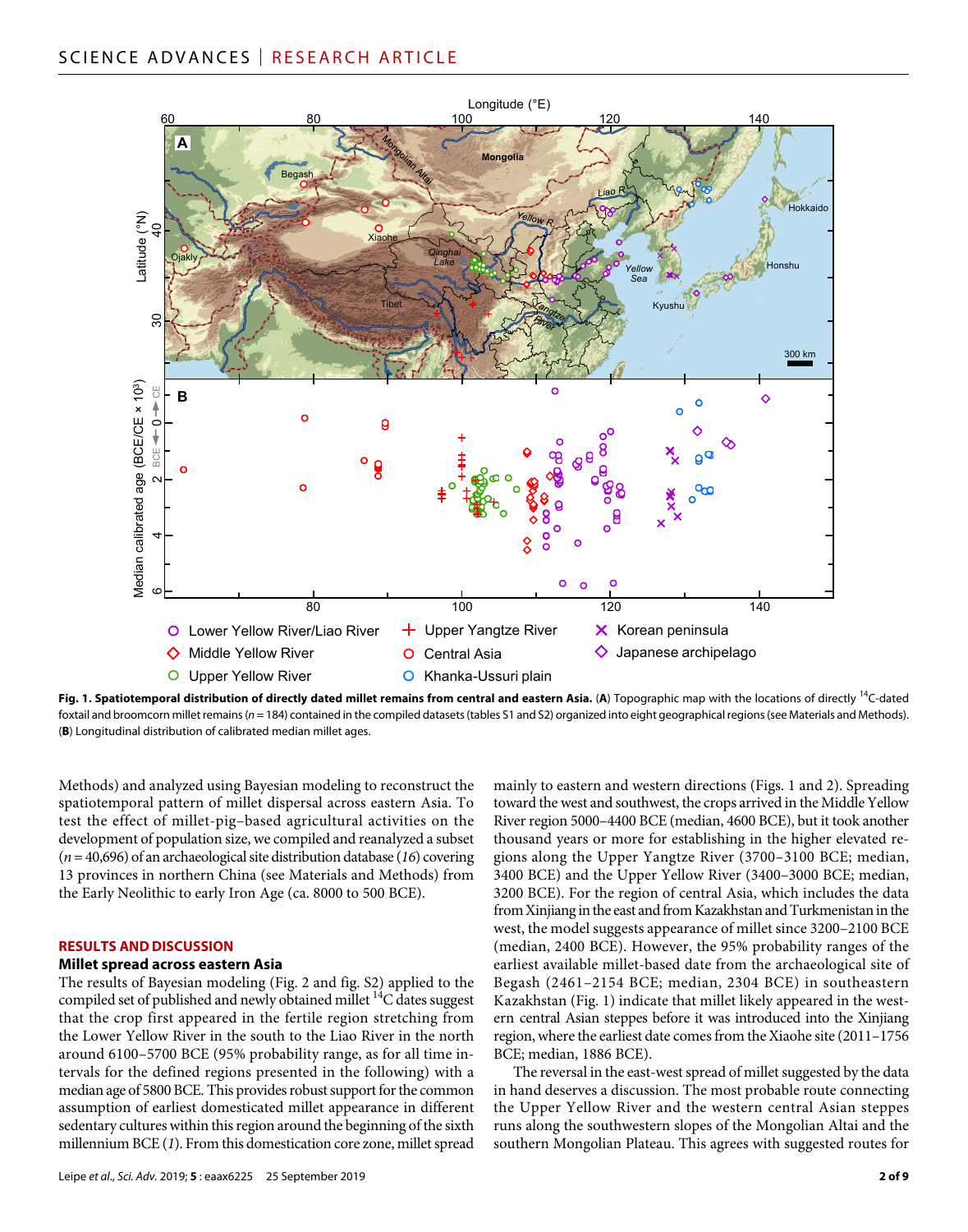

**Fig. 2. The modeled age ranges and medians for the appearance of millet in different regions of central and eastern Asia.** Numbers in parentheses show modeled calibrated median ages BCE. The longitudinal position of a defined region represents the center of the longitudinal range of all dated millet remains contained in the respective dataset.

the dispersal of West Asian crops such as wheat and barley and animal domesticates (sheep/goat, cattle, and horse) into eastern Asia (*18*, *19*), linked to the spread of agropastoral populations from the central Asian steppe (*20*). We propose that it was also these populations moving into Xinjiang oases along the Tarim, Ili, and other rivers, that introduced not only wheat and barley, which simultaneously appeared there around 1900 BCE (i.e., several centuries later than in the eastern part of China) (*18*), but also millet. The recorded use of both western and eastern domesticates including wheat, millet, sheep/ goat, and cattle (*21*) and assemblages of Andronovo culture origin or at least affinity (*22*) since the early second millennium BCE in different parts of Xinjiang provides evidence for the presence of central Asian steppe agropastoral populations in this currently extremely arid region. In addition, increased population numbers are also indicated by the substantial rise in archaeological site numbers in Xinjiang from 44 to 153 between the two time slices 2350 and 1750 BCE (*16*), which may point to immigration and/or intensified food production as a result of changes in subsistence economy.

Spreading toward the east, millet appeared on the Korean Peninsula 4500–3300 BCE (median, 3700 BCE) during the late Early Neolithic (6000 to 3500 BCE) associated with the Chulmun culture. Recent evidence from seed impressions on pottery suggests an earlier existence since the Initial Neolithic (6000 to 5000/4500 BCE), although no direct dates are available for the related sherds (*23*). Archaeological findings suggest that millet was adopted by existing populations rather than introduced by immigration and did not play a substantial role until the Middle Neolithic (3500 to 3000/2700 BCE) (*23*) when millet cultivation as part of the mixed (foraging-farming) subsistence economy was enhanced. Full-scale agriculture is documented only since the Bronze Age associated with the Mumun culture (1500 to 800 BCE), during which rice, wheat, and barley were also cultivated.

The earliest presence of millet in the agriculturally fertile Khanka-Ussuri region is suggested to be ca. 3700–2500 BCE (median, 2900 BCE) and is related to the Late Neolithic Zaisanovka culture (3300/3200 to 1400 BCE), which seems to have spread into the region in several waves bringing along millet cultivation (*24*). A broad cultural interaction sphere ("south Manchurian Neolithic sphere") comprising the regions of the Liao River/Liaoning, Korean Peninsula, and Khanka-Ussuri has been identified on the basis of conformity in pottery styles (*25*). There is evidence for a rise in the number of settlement sites in the western Korean Peninsula by 3000 BCE due to increased farming productivity, which was followed by a decrease in site numbers and

Leipe *et al*., *Sci. Adv.* 2019; **5** : eaax6225 25 September 2019

extent during the Late Neolithic (3000/2700 to 1500 BCE) (*23*). Currently discussed reasons for this decrease in Chulmun populations, whose subsistence economy was largely based on foraging, are declining natural resources related to overexploitation or pressure from immigrating farmers related to the early Bronze Age Mumun culture (1500 to 800 BCE), which could have pushed parts of the population to northern regions, such as the fertile and less populated Khanka-Ussuri region (*23*, *26*).

Because of the limited number ( $n = 4$ ) of available direct <sup>14</sup>C millet datings, the 95% probability range (2900–500 BCE) for the earliest presence of the crop in the Japanese archipelago comprises a comparatively long time interval. The derived median age of 1000 BCE is thus more useful for discussion. It is believed that foxtail and broomcorn millet were introduced to Japan together with rice around the Final Jomon–Initial Yayoi transition (ca. 1000 BCE) and spread northeastward after arriving on Kyushu Island from the Korean Peninsula (*27*). The Yayoi period (ca. 1000 BCE to 300 CE) is characterized by the mixing of immigrants from China and/or the Korean Peninsula and the indigenous Jomon population. It seems that the introduction of rice and millet into the Japanese archipelago reflects a continuation of the spread of both crops to the Korean Peninsula, where they were intensively cultivated since the Bronze Age (Mumun culture).

Although millet seems to have appeared in northern Japan (i.e., the Hokkaido region) relatively late around 689–1015 CE (95% probability range of calibrated direct date TO-1998; median, 862 CE), there is evidence for an earlier presence by carbonized seed assemblages from Epi-Jomon cultural (300 BCE to 700 CE) layers in Hokkaido (*28*) and Late Jomon layers in northern Honshu (*29*). A rice grain associated with the latter millet assemblage, which was dated (*29*) and recalibrated (95% probability range, 1683–382 BCE; median, 1018 BCE), indicates a Late–Final Jomon context. Nondirectly dated foxtail and broomcorn millet grains were also found in Okhotsk cultural layers (ca. 500 to 1000 CE) of six archaeological sites on the Hokkaido island (*30*). This culture has also used other domesticated crops like naked barley, which was not introduced from southern Japan but from the Russian Far East (*30*). The so far oldest welldocumented use of naked barley in the Hokkaido region dates between 375 and 203 BCE (95% probability range; median, 279 BCE) (*31*). It is conceivable that, like naked barley, millet spread into northern Japan from the Russian Far East. This hypothesis is supported by evidence from DNA analysis of modern landraces, which suggests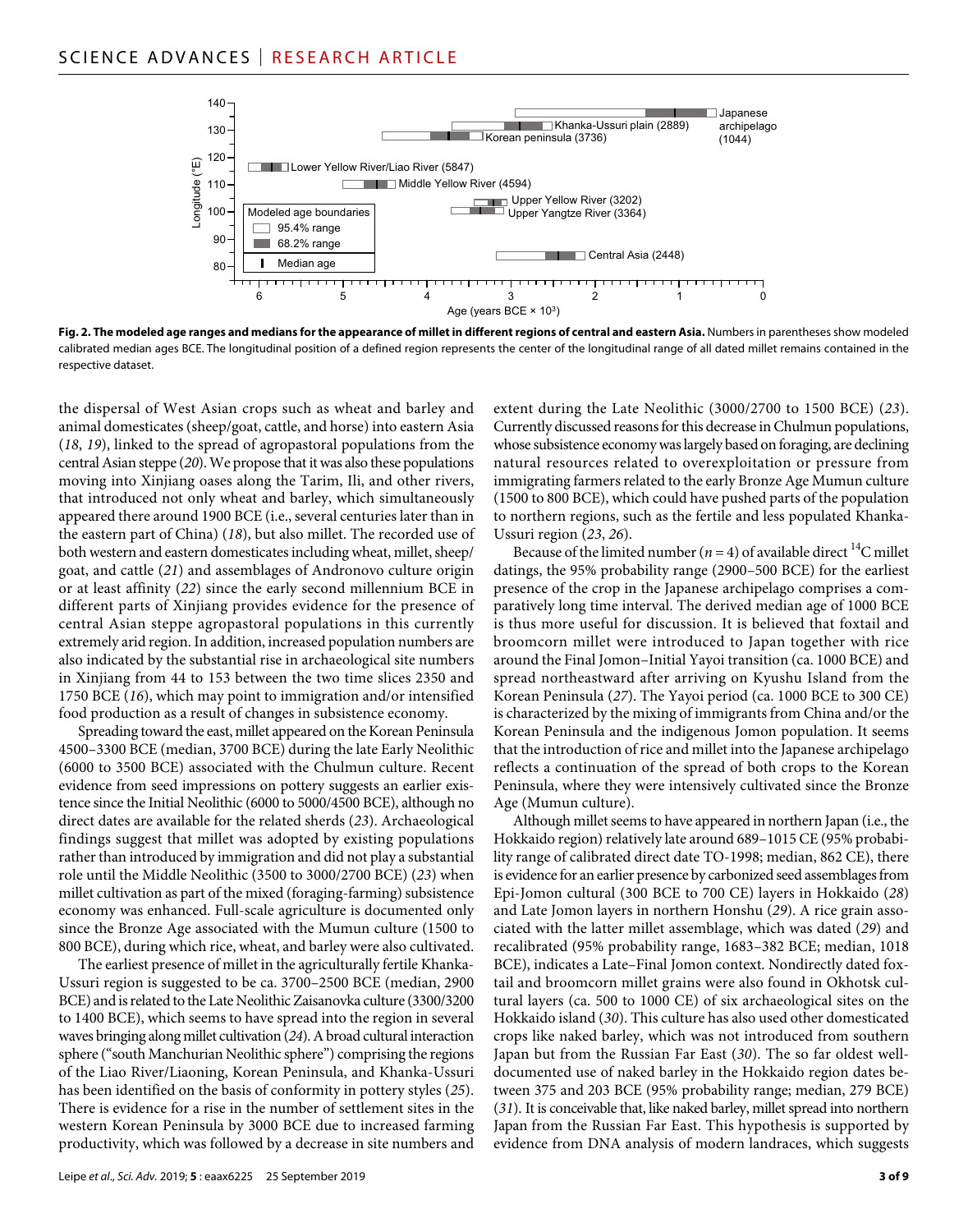that barley and broomcorn millet spread to Japan from two different directions, including a southern route via Kyushu and a northern route via Hokkaido (*32*).

The Bayesian modeling results demonstrate a discontinuous westward spread of millet, with an interval of ca. 1200 years (on average) between its appearance in the neighboring regions (Fig. 2). However, no clear temporal pattern can be found for its eastward dispersal. Although the Korean Peninsula is geographically close to the Lower Yellow River and Liao River regions, millet did not appear there until ca. 2100 years later, followed by the Khanka-Ussuri and Japan regions (another ca. 800 and 2700 years, respectively). This shows that adoption of agriculture by prehistoric populations is a complex process. Similar complexity appears in the dispersal of early agriculture from West Asia to Europe along the Danube valley (*33*). After appearance in southeast Europe (6500–6000 BCE), agriculture spread relatively quickly across the fertile central European loess regions (5500–5000 BCE) but subsequently paused on its way to Scandinavia and the British Isles, where it did not arrive before ca. 4000 BCE (*33*).

Further evidence against the long-standing hypothesis of a progressive spread of agriculture (and thus, "civilization") from the region of the Middle Yellow River, traditionally seen as the core area of Chinese Neolithic tradition and Chinese civilization (*7*), is provided by the modeled spread of agriculture across Britain and Ireland (*34*). Starting in southeast England, it reached northwest Scotland earlier than south Scotland. The latter region, for a complex of reasons, did not become the first choice for agriculture spread to the north, as did Xinjiang not become for the millet spread to the west (Fig. 2) and for the wheat spread to the east (*18*).

Disregarding its mode, the inferred long-term spread of millet agriculture and associated population dynamics adds to ongoing debates about the evolutionary history and divergence of the Sino-Tibetan language family (*35*). The reconstructed patterns of millet spread in China that intensified during the fourth millennium BCE concur with results of a recent Bayesian phylogenetic modeling study (*35*), which dates the major dispersal of the Sino-Tibetan language populations from their core area in the Yellow River basin between ca. 5850 and 2250 BCE (average value, 3950 BCE). Further progress in assessing the relationship (that is, coincidence or causality) between the spread of millet farming and dispersal of languages in northern China and eastern Asia can be achieved through interdisciplinary projects, including phylogenetic modeling and a systematic analysis of archaeological and paleoenvironmental records.

# **Population dynamics in millet-based farming societies of northern China**

Changes in archaeological site numbers contained in a dataset from China were interpreted as qualitative estimates for changes in population size (*16*). Here, we reanalyze this dataset to address large-scale changes in the core area of millet-based agriculture and Chinese civilization (see Materials and Methods). The results (Fig. 3A) show the following trends: an increasing growth from 21 to 2220 sites per century from 6400 to 1900 BCE, best explained by an exponential regression curve; a period of decreased site numbers (to 1195 sites per century, 1900 to 1600 BCE); and a period of discontinuous reincrease to 2420 sites per century until 1000 BCE. The calibrated probability distribution of the millet-based datings (Fig. 3B) stretching from the Upper Yellow River region to the Khanka-Ussuri region (ca. 98°E to 133°E) corroborates this trend.

This suggests that substantial population growth in Neolithic northern China started in the late seventh millennium BCE, which was likely initiated by the onset (ca. 6100–5700 BCE) of millet-based agriculture. Our results demonstrate that the population growth controlled by millet cultivation was exponential and accompanied by the spread of millet across the northern part of China from the Upper Yellow River in the west to the Khanka-Ussuri region in the east. The temporal millet dispersal suggests that population growth was, until 2900 BCE, driven by both intensification and spread of millet cultivation and, between 2900 and 1900 BCE, controlled exclusively by intensification of agricultural activities. The site number curve, which shows stable low values between 6000 and 5000 BCE, suggests that the temporal gap in millet datings (ca. 5700 to 4500 BCE; Fig. 1B) and its associated minimum in the estimated probability distributions (Fig. 3B) may be an artifact caused by a general scarcity of millet cultivation sites and relatively little directdated archaeological information available for this period (*4*). It seems plausible that this period represents the early stage of the transition to agriculture, which is often attributed to deteriorating health conditions and declining life expectancy (*36*). These unfavorable conditions at the onset of a fully agricultural lifestyle may have also constrained population growth and millet spread in northern China.

The decrease in probability density of millet datings at the turn of the third and second millennium BCE indicates reduced millet cultivation, which may explain the apparently rapid and substantial depopulation by 1900 BCE (Fig. 3). Both curves suggest that diminished site numbers prevailed until the middle second millennium when agricultural activities and population size started to reincrease. We demonstrate, however, that this trend was not universal throughout northern China (*16*). The archaeological site dataset shows (Fig. 4) that it was mainly bounded to the region between 94°E and 115°E and associated with the coeval decline of several Late Neolithic cultures (Majiayao, Longshan, Qijia, and Laohushan) flourishing in the Middle and Upper Yellow River regions. At the same time, the region between 115°E and 131°E demonstrates a generally steady population growth interrupted by only a weak reduction in population size around 2000 BCE.

Numerous studies have tried to identify the driving forces behind this population/cultural decline at the Neolithic–Bronze Age transition in different parts of northern China. The most frequently argued causes are changing climate conditions characterized by higher variability leading to more unstable environments and an enhanced trend toward lower temperatures and moisture availability related to the 4.2-kiloyear event and/or the continuous middle-late Holocene decline in Asian summer monsoon intensity (*37*–*40*). Although the importance of climatic conditions in the life of prehistoric farmers in China is frequently acknowledged (*5*, *16*, *40*), geoscientists and archaeologists still have difficulties in determining where, when, and how changes in climate affected the ancient population (*41*). Many of the published archaeological and paleoclimatic records often allow controversial interpretations due to the lack of high enough resolution and accurate dating (*16*). Recent high-resolution studies also reveal a rather complex and even asynchronous precipitation/ humidity trends in different parts of China (*42*). This further complicates the assessment of the potential impact of Holocene climate change on China's population, agricultural development, and subsistence strategies and requires the highest standards of proof in each particular case.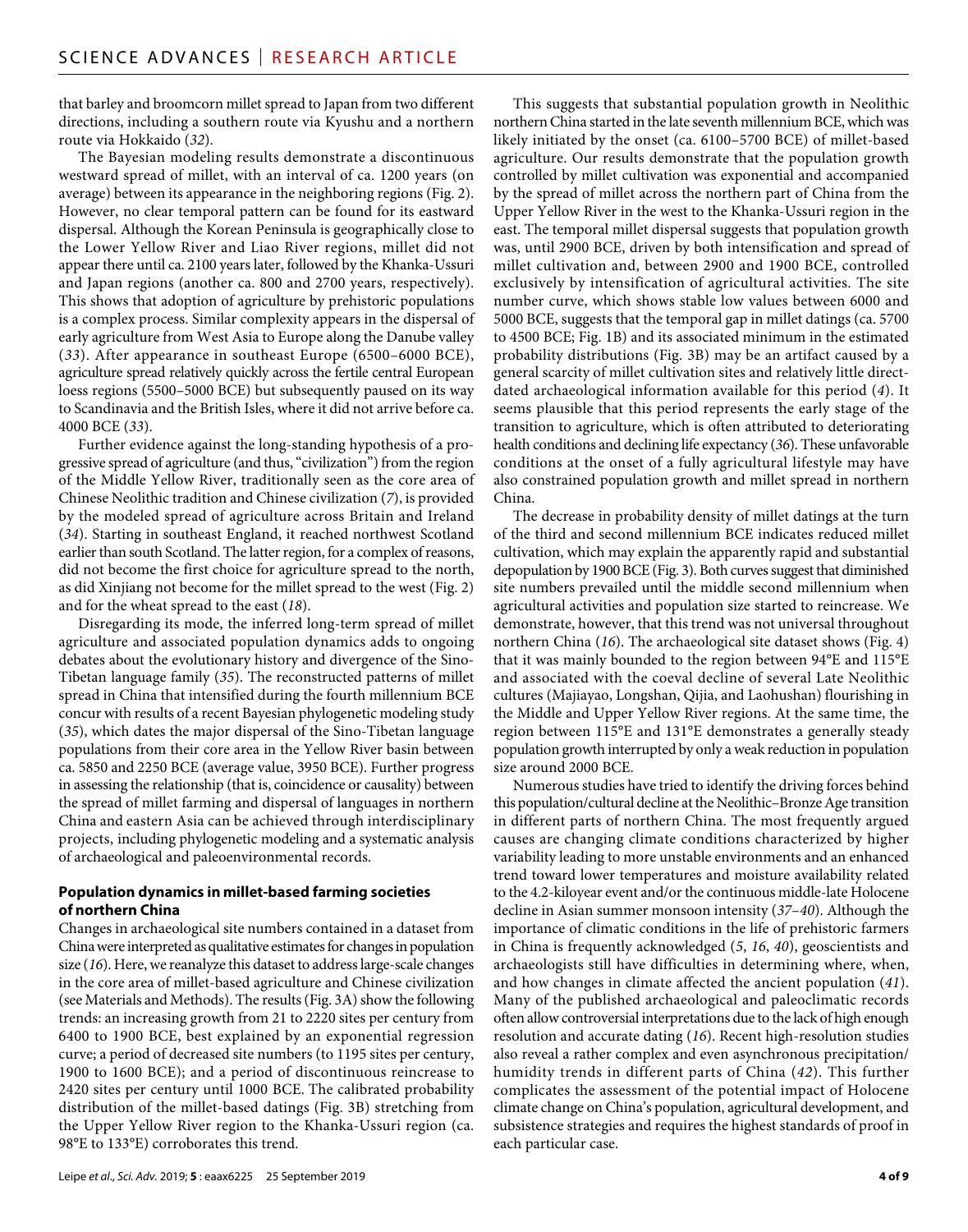

**Fig. 3. Archaeological site numbers in northern China, longitudinal spread of millet in eastern Asia, and probability distribution of available millet datings.** (**A**) Development of archaeological site numbers per 100 years in northern China (ca. 94°E to 131°E) between 8000 and 500 BCE. (**B**) Probability density distribution of direct millet radiocarbon datings located between 98°E and 133°E based on kernel density estimation (KDE) modeling using the KDE\_Model approach implemented in OxCal v4.3.2. The dark gray silhouette is the sampled KDE estimated distribution. The blue line and lighter blue band show the mean ± 1o for snapshots of the KDE distribution generated during the Markov chain Monte Carlo process. The light gray silhouette represents the stacked (summed) distribution of all datings plotted using the Sum function in OxCal v4.3.2 (see Materials and Methods).

The results summarized in Fig. 4 also require careful consideration before giving priority to climatic or nonclimatic factors. Both the Middle and Upper Yellow River regions west of 115°E and northeastern regions east of 115°E are located at the modern limits of the Asian summer monsoon (*42*). Thus, the environments there must have been similarly vulnerable to precipitation change. Moreover, climate instability would be even more pronounced in the generally colder northeast. Compared to other cereals, millet is well adapted to short growing seasons, dry and infertile soils with poor water-holding capacity, irregular precipitation, and droughts (*1*), making aridification and/ or shorter summers less likely a main driver of the rapid and strong agriculture/population decline. A recent review of evidence from paleoenvironmental reconstructions illustrated the complex signature of the 4.2-kiloyear event across the Northern Hemisphere, showing variations in timing and intensity among the different regions (*43*). Regarding eastern Asia, several authors argued that a century-scale oscillation toward colder/drier climate around 4200 years ago strongly affected large parts of China. However, more recent high-resolution and well-dated records from northeastern and southern China (*42*) and from northern Japan (*31*) corroborate only a short-term phase of weak cooling accompanied by a slight decrease in generally high precipitation values. In line with this finding, it seems that the 4.2-kiloyear event had no (or very little) impact on the archaeological site and millet data presented in Fig. 4.

A crop niche modeling study (*41*) demonstrates that in parts of the Tibetan Plateau and in higher-elevated regions of central Asia,

climate cooling enhanced after 2000 BCE had a negative impact on the yields of millet and led agropastoralists to diversify their crops, introducing more cold-resistant wheat and barley. Although crop diversification after 2000 BCE is also documented in the archaeological record from northeastern China (*5*, *18*), the probability density of millet-based <sup>14</sup>C dates does not indicate a decrease in millet cultivation but suggests that millet continued to be a staple in the region during the second millennium BCE (Fig. 4B).

The drop in archaeological site numbers and in the probability density of millet-based  ${}^{14}C$  dates in north-central China (Fig. 4A) and the synchronous increase in site numbers in the northeastern region (Fig. 4B) during the early second millennium BCE, only at first glance, appear to be the retreat of farmers from the Middle Yellow River catchment that became progressively drier compared to the relatively humid Liao River region. However, such a straightforward climatic interpretation cannot explain why the still warm and humid middle and lower reaches of the Yangtze River shared the same fate (i.e., habitation collapse and emigration of agricultural population) as the Middle Yellow River region between ca. 2350 and 1750 BCE (*16*).

We suggest that not climate change but economic development and associated social stratification, high population density, and concentration in the growing settlements and their intensified contacts with the Asian steppes could have played a major role in the population and cultural decline at the end of the third millennium BCE. Hosner *et al.* (*16*) were the first who argued for this relationship and discussed as the possible main cause the spread of plagues by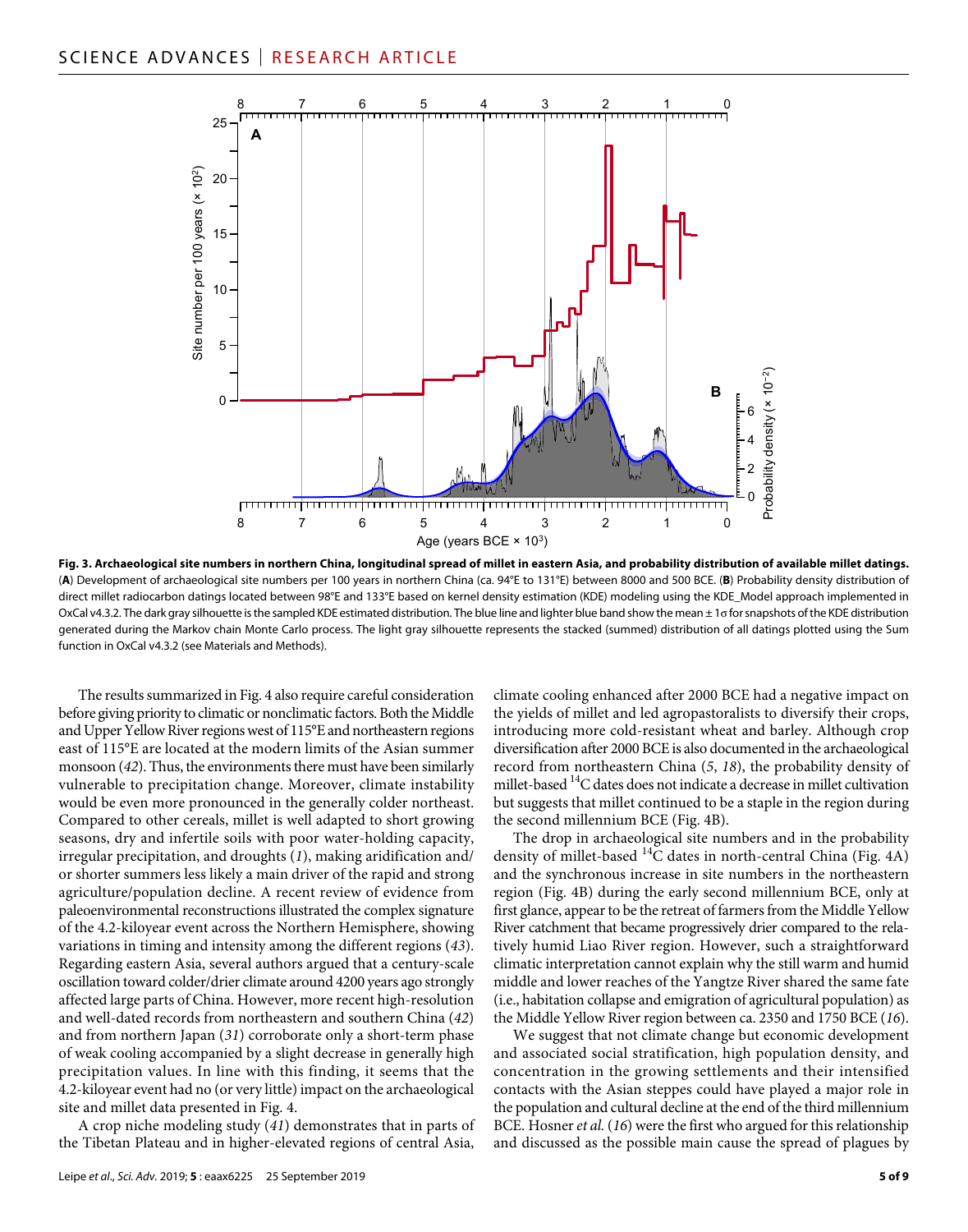

**Fig. 4. Archaeological site numbers and probability distribution of available millet datings for north-central and northeastern China.** (**A**) Development of archaeological site numbers per 100 years in north-central China between 8000 and 500 BCE and KDE probability density distribution of direct millet radiocarbon datings (west of 115°E). (**B**) As in (A) for northeastern China (east of 115°E). Error bars and vertical black strokes in (A) indicate, respectively, the 95% probability range and median age of the estimated onset of wheat cultivation in the Middle and Upper Yellow River regions (*18*). See caption of Fig. 3 for further details.

Afanasievo and/or Andronovo cultural populations and its possible impact on the densely populated village clusters and fortified centers along the Yellow River and possibly also in the Middle and Low Yangtze River regions. It seems conceivable that expansion of semisedentary agropastoral populations may have involved both increasing cultural pressure in the form of competition for natural resources (e.g., copper and pastoral grounds) as well as the introduction and spread of plague epidemics. The advance of steppe cultural elements is documented during the Late Neolithic by the appearance of domesticates (such as sheep/goat, cattle, barley, and wheat) and technologies (such as metallurgy) of West Asian origin. The estimated (95% probability range) onset of wheat cultivation in the Upper and Middle Yellow River regions ca. 2000–1700 BCE and ca. 1800 –1500 BCE, respectively (*18*), is contemporaneous with the observed population gap there (Fig. 4A). This population decrease in the "core areas of Chinese civilization" (*5*) along the Yellow

River might also reflect rising tensions and conflicts between indigenous farmers and western pastoralists. Further support for competition and conflict lies in the replacement of different agricultural societies by agropastoralists in the eastern Gansu-Qinghai region (Upper Yellow River) and southern central Inner Mongolia (Middle Yellow River) (*40*). This context provides an alternative explanation for the increasing number of fortifications and site clustering since the Late Neolithic and the development of urbanism and formation of early states during the Bronze Age. Instead of marked climate changes (*40*), which are most widely considered as main and often the only triggers (*5*), we suggest that it might have been pressure from internal population growth and external anthropogenic forcing that initialized the changes in the cultural landscape expressed by the development of centralized, hierarchical settlement systems. There is increasing evidence for broad expansion processes of Eurasian steppe populations during the third millennium BCE toward the west and east from archaeological records and genetic studies (*44*–*46*). Westward migration of so-called Yamnaya steppe herders from eastern Europe in the early Bronze Age (around 2500 BCE) was even so massive that it led to the large-scale replacement of populations in central Europe (*47*). Our study argues that a similar scenario could be applied to northern China.

For northeastern China, our results suggest prolonged population growth underpinned by continued millet-based agriculture beyond the end of the Neolithic period ca. 2000 BCE (Fig. 4B), which might have been augmented by immigration from the Yellow River region. A population shift is also indicated by the appearance of massive fortifications after 2000 BCE, which originated in the Middle Yellow River region (*48*). Our findings contradict claims of a Late Neolithic (third millennium BCE) population decline in northeastern China and the perception of a general transformation from sedentary agriculture to pastoral nomadism around 2000 BCE (*40*, *49*).

# **CONCLUDING REMARKS**

The results presented in this study shed new light on the relationship among millet-based agricultural activities, the spread of crops and technologies, and population dynamics in large parts of Neolithic and Bronze Age eastern Asia. Our findings suggest that millet-based agricultural systems appeared around 6000 BCE in different parts of the Lower Yellow River and Liao River reaches and do not provide evidence for early millet cultivation in the Wei River region traditionally seen as one of the core areas of Chinese civilization. Comparable with the dispersal of West Asian crops across Europe and China, millet spread was discontinuous across eastern Asia. This suggests that adaptation of agriculture by prehistoric populations is a nonlinear process depending on the interaction of various anthropogenic and environmental factors.

The shift to agricultural practices induced an exponential population growth in northern China, which continued until ca. 2000 BCE. We hypothesize that the following decline in millet cultivation and population size in north-central China is mainly the result of enhanced expansion of agropastoralists leading to competition with indigenous farmers for natural resources (e.g., copper and pastoral grounds) likely in combination with the spread of plague epidemics. It seems plausible that the Neolithic farmers of northern China faced similar profound immigration pressure at about the same time as their counterparts in central Europe, who were largely replaced by expanding eastern European pastoralists in the early Bronze Age around 2500 BCE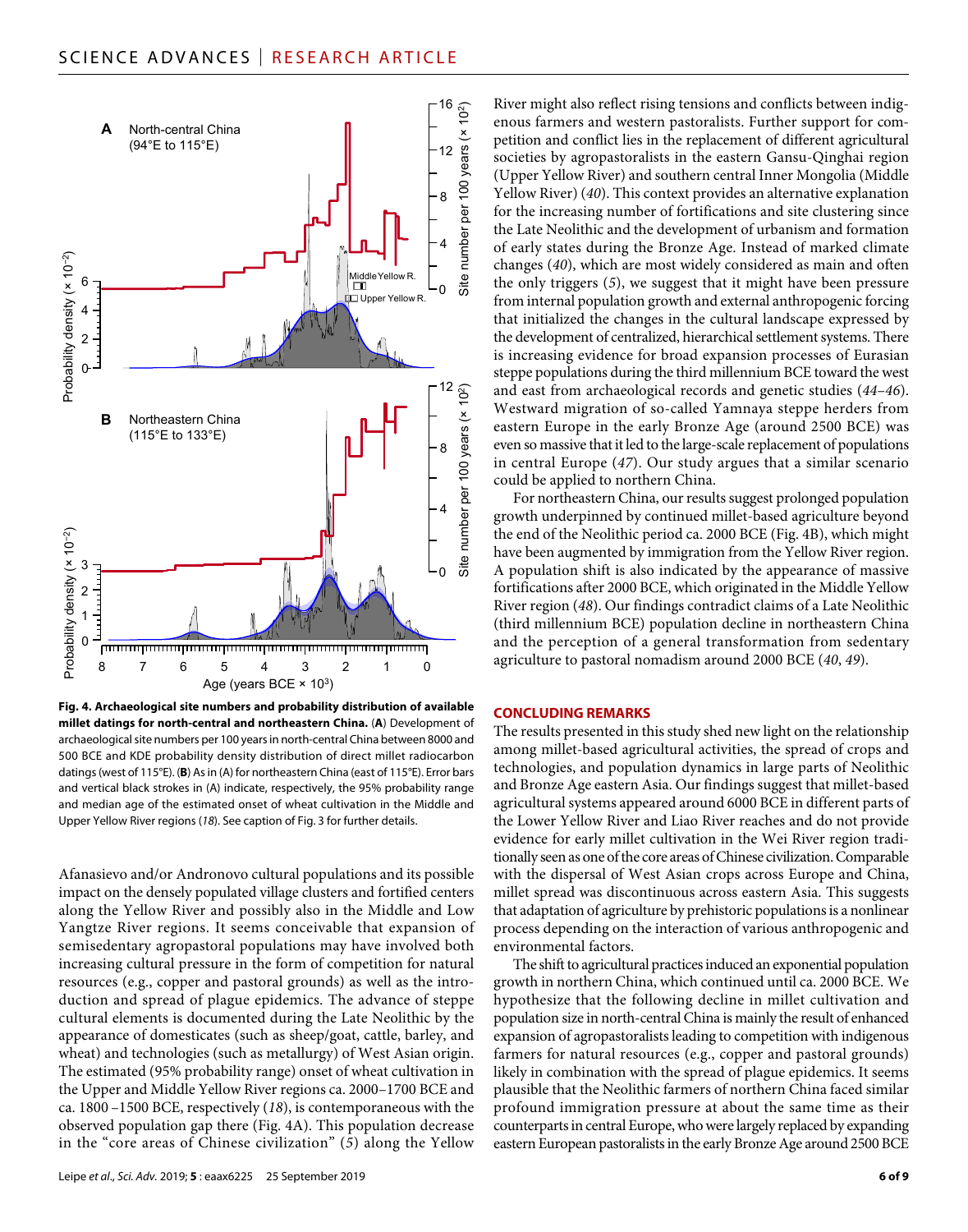(*45*, *47*). These migration processes exemplify the important role of the steppe cultural sphere in Eurasian prehistory at least since the third millennium BCE. The recognized expansion of agropastoral population might have been promoted by improving moisture availability in the central Asian and eastern European steppe regions over the middle and late Holocene (*50*). One reason for the construction of massive fortifications by populations in northern China may be the need for protection from this "migration threat." If this hypothesis is true, these defense works might represent precursors of the walls built some 2000 years later by early feudal states during the pre-imperial late Eastern Zhou dynasty, also called the "Warring States" period (475 to 221 BCE), in response to interstate conflict and for protecting against hostile nomadic societies, which later developed into what is today known as the Great Wall of China, the largest military structure in world history.

# **MATERIALS AND METHODS**

### **Calibration ofradiocarbon dates**

Newly obtained  ${}^{14}C$  dates and the reported  ${}^{14}C$  date of a rice grain from northern Honshu (*29*) were calibrated to calendar ages using OxCal v4.2.3 [\(https://c14.arch.ox.ac.uk/oxcal.html](https://c14.arch.ox.ac.uk/oxcal.html)) and the IntCal13 curve (*51*).

# **Compilation of millet-based 14C dates**

In addition to the newly obtained datings from millet caryopses  $(n=14)$ , we compiled 170 directly dated millet-based  $^{14}$ C dates from available publications. Reported millet finds with ages derived from typologies or stratigraphically correlated material (e.g., carbon-rich soil and charcoal) were not included in the dataset. These correlations may introduce additional errors, including those resulting from postdepositional processes or the "old wood effect," which may lead to age shifts of hundreds or even thousands of years (*18*). Additional care should be taken when equating radiocarbon dates with demography. The decreasing numbers of millet-based <sup>14</sup>C dates in the Middle and Upper Yellow River regions of north-central China after 2000 BCE (Fig. 4A) could reflect a decrease in site numbers and population densities or could be an artifact of sampling strategy, for example, preferentially selecting for dating grains of wheat and barley when they begin to appear in cultural layers during this period of time. Such a bias, if it exists, should more or less equally affect the probability density of millet-based  $^{14}$ C dates in both parts of northern China shown in Fig. 4 and would contradict the independently collected archaeological site dataset (*16*) and interpretations based on archaeological materials (*5*). Since this is not the case, we assume that the data used in this study are suitable for qualitative interpretation and justify the reliability of our conclusions.

# **Bayesian chronological modeling**

We constructed a Bayesian chronological model (fig. S1) to estimate the appearance of millet in different parts of eastern Asia. Our approach generally follows the one used by Long *et al.* (*18*), which the reader is referred to for further references. The employed model uses the overlapping multiphase model for the overall structure and the phase model as a building block (i.e., a submodel) implemented in OxCal v4.3.2. The compiled millet-based  $^{14}$ C datings (*n* = 184) were organized into eight geographical regions (listed in Fig. 1), each of which is represented by a submodel. Each submodel conceptually represents the archaeological phase during which millet appeared

Leipe *et al*., *Sci. Adv.* 2019; **5** : eaax6225 25 September 2019

in the respective region, and the lower boundary of that modeled phase (*18*) was adopted as its age estimate. Outliers were detected on the basis of the OxCal agreement index calculation. The modeled ages are presented as both 95% probability range and median (point estimate).

# **14C probability distribution**

Probability density distribution was calculated based on a selection  $(n = 144)$  of the compiled set  $(n = 184)$  of millet-based <sup>14</sup>C datings representing five of the defined geographical regions (ca. 98°E to 133°E) including the Upper Yellow River, Middle Yellow River, Lower Yellow River and Liao River, Korean Peninsula, and Khanka-Ussuri, roughly representing the region covered by the archaeological site dataset used. For analyzing spatial differences, the subset of  $^{14}C$ dates was divided along 115°E, resulting in a western ( $n = 90$ ), representing north-central China, and eastern (*n* = 54), representing northeastern China, dataset. <sup>14</sup>C dates <2000 uncalibrated years before the present were not considered. The probability density distribution and stacked (summed) distribution were derived from kernel density estimation (KDE) modeling using the KDE\_Model approach (*52*) implemented in OxCal v4.3.2.

#### **Archaeological site data**

We used archaeological site data extracted from an existing database (*16*) to estimate the Neolithic–Bronze Age population development in the core region of early millet-based (dry-land) agriculture and Chinese civilization in northern China. The original database contains a total of 51,074 archaeological sites from the Early Neolithic to the early Iron Age (ca. 8000 to 500 BCE) and covers most regions of China (i.e., site data from 25 Chinese provinces, autonomous regions, and municipalities, published in the series *Atlas of Chinese Cultural Relics*). The entire dataset is also available in the open access database PANGAEA Data Publisher for Earth & Environmental Science [\(https://doi.pangaea.](https://doi.pangaea.de/10.1594/PANGAEA.860072) [de/10.1594/PANGAEA.860072\)](https://doi.pangaea.de/10.1594/PANGAEA.860072). It should be acknowledged that overreliance on archaeological site numbers as population proxy can be critical, given the heterogeneous nature of the base data (*16*). This issue was addressed in detail by Hosner *et al.* (*16*), to which the reader is referred to for further discussion and references. They also performed a comparison of the estimated population (*53*) with the archaeological site numbers obtained in their study and reported rather similar trends in both curves, thus suggesting a reasonably good correlation between number/density of archaeological sites and prehistoric population estimates in China. Being aware of the existing biases in data collection, we put accent in the discussion not on the absolute values but on the major trends (i.e., on qualitative rather than quantitative parameters).

The compiled subset of 40,696 sites represents 13 Chinese provinces including Beijing, Gansu, Hebei, Henan, Inner Mongolia Autonomous Region, Jilin, Liaoning, Ningxia Hui Autonomous Region, Qinghai, Shaanxi, Shandong, Shanxi, and Tianjin (ca. 32°N to 51°N, 90°E to 131°E), covering the period 8000 to 500 BCE. The subset represents the areas with directly dated millet grains that originate from a clearly millet-based agricultural context. Each contained archaeological site in this subset is assigned to one or more well-dated cultural periods. This implies that the sites represent different time ranges, which vary between 100 and 6000 years. To temporally normalize the site data eliminating influence of the length of the defined cultural periods, the site numbers are presented by time intervals of equal length, which we randomly set to 100 years. In addition, to allow determination of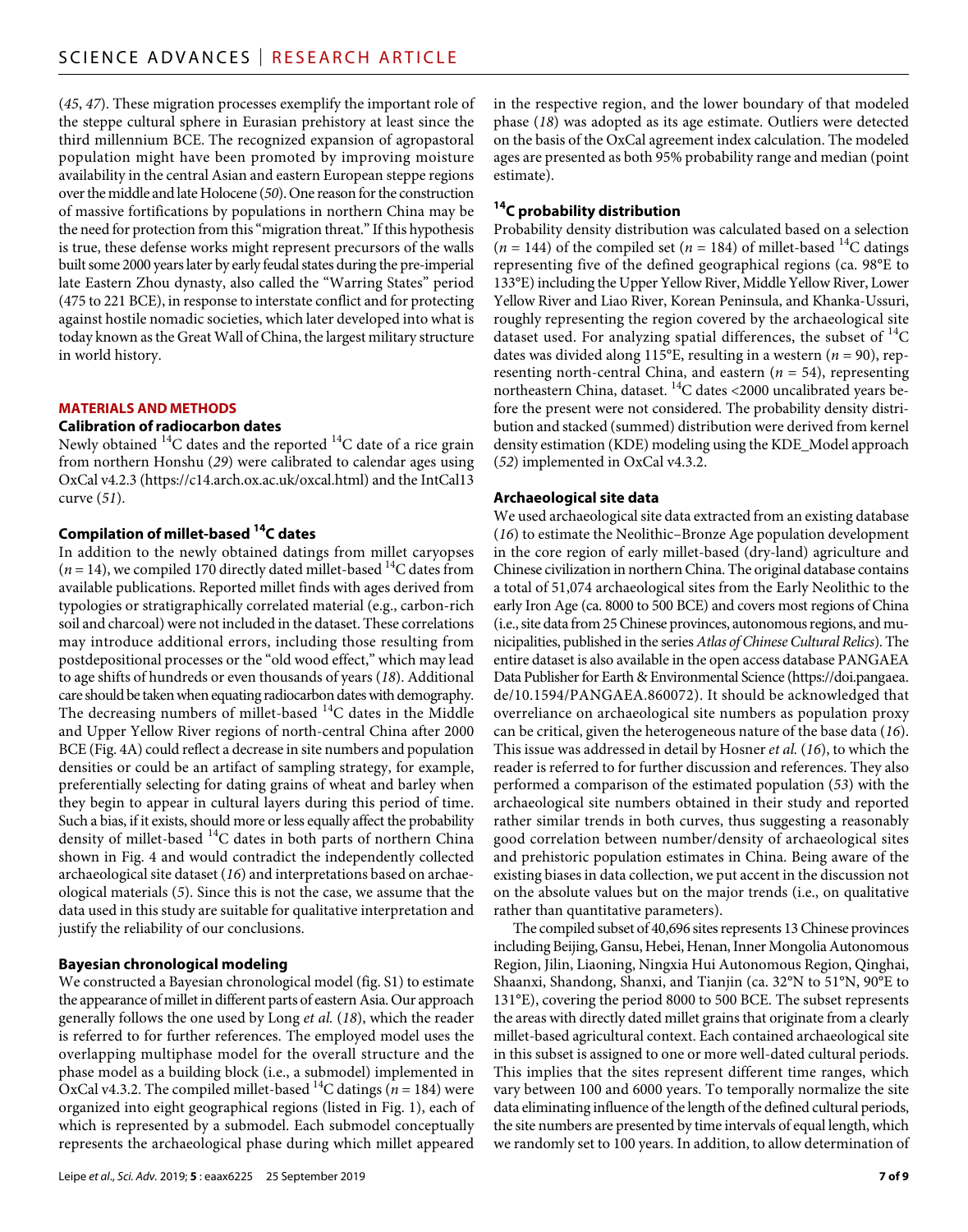longitudinal differences in site number development in response to the evolution of millet-based agriculture, the compiled dataset was divided in concert with the set of millet  $^{14}$ C datings into two subsets along 115°E representing north-central China and northeastern China, respectively. It should be mentioned that we are only relying on radiocarbon dating when discussing the probability density of directly dated millet remains, while the age determinations in the archaeological site database are made by the respective regional teams of Chinese archaeologists, who used all available dating approaches (e.g., absolute dates, pottery typology, and other sources of information), which makes the two datasets involved in the analysis (Figs. 3 and 4) independently and securely dated. This is particularly important, keeping in mind the tendency of Chinese archaeologists to have more confidence in the chronological usefulness of ceramics and other chronologically sensitive materials when dating sites and cultural layers from first millennium BCE contexts.

#### **SUPPLEMENTARY MATERIALS**

Supplementary material for this article is available at [http://advances.sciencemag.org/cgi/](http://advances.sciencemag.org/cgi/content/full/5/9/eaax6225/DC1) [content/full/5/9/eaax6225/DC1](http://advances.sciencemag.org/cgi/content/full/5/9/eaax6225/DC1)

Fig. S1. Bayesian model structure and OxCal coding.

Fig. S2. OxCal modeling results.

Table S1. Available <sup>14</sup>C dates directly derived from remains of domesticated millet extracted from the literature.

Table S2. Newly obtained  $^{14}$ C dates directly derived from remains of domesticated millet from prehistoric cultural layers in the Khanka-Ussuri region and the Chinese province of Shandong.

#### **REFERENCES AND NOTES**

- 1. N. F. Miller, R. N. Spengler, M. Frachetti, Millet cultivation across Eurasia: Origins, spread, and the influence of seasonal climate. *Holocene* 26, 1566-1575 (2016).
- 2. Z. Zhao, New archaeobotanic data for the study of the origins of agriculture in China. *Curr. Anthropol.* **52**, S295–S306 (2011).
- 3. R. Saxena, S. Vanga, J. Wang, V. Orsat, V. Raghavan, Millets for food security in the context of climate change: A review. *Sustainability* **10**, 2228 (2018).
- 4. G. Shelach-Lavi, *The Archaeology of Early China* (Cambridge Univ. Press, 2015).
- 5. L. Liu, X. Chen, *The Archaeology of China: From the Late Paleolithic to the Early Bronze Age* (Cambridge World Archaeology Series, Cambridge Univ. Press, 2012).
- 6. H. Lu, J. Zhang, K.-b. Liu, N. Wu, Y. Li, K. Zhou, M. Ye, T. Zhang, H. Zhang, X. Yang, L. Shen, D. Xu, Q. Li, Earliest domestication of common millet (*Panicum miliaceum*) in East Asia extended to 10,000 years ago. *Proc. Natl. Acad. Sci. U.S.A.* **106**, 7367–7372 (2009).
- 7. X. Yang, Z. Wan, L. Perry, H. Lu, Q. Wang, C. Zhao, J. Li, F. Xie, J. Yu, T. Cui, T. Wang, M. Li, Q. Ge, Early millet use in northern China. *Proc. Natl. Acad. Sci. U.S.A.* **109**, 3726–3730 (2012).
- 8. G. W. Crawford, in *Handbook of East and Southeast Asian Archaeology*, J. Habu, P. V. Lape, J. W. Olsen, Eds. (Springer, 2017), pp. 421–435.
- 9. C. J. Stevens, C. Murphy, R. Roberts, L. Lucas, F. Silva, D. Q. Fuller, Between China and South Asia: A Middle Asian corridor of crop dispersal and agricultural innovation in the Bronze Age. *Holocene* **26**, 1541–1555 (2016).
- 10. J. L. Weisdorf, From foraging to farming: Explaining the neolithic revolution. *J. Econ. Surv.* **19**, 561–586 (2005).
- 11. J. Diamond, Evolution, consequences and future of plant and animal domestication. *Nature* **418**, 700–707 (2002).
- 12. J.-P. Bocquet-Appel, When the world's population took off: The springboard of the Neolithic Demographic Transition. *Science* **333**, 560–561 (2011).
- 13. A. Goudie, *The Human Impact on the Natural Environment: Past, Present, and Future* (John Wiley & Sons, ed. 7, 2013).
- 14. H. J. Zahid, E. Robinson, R. L. Kelly, Agriculture, population growth, and statistical analysis of the radiocarbon record. *Proc. Natl. Acad. Sci. U.S.A.* **113**, 931–935 (2016).
- 15. A. M. Bauer, E. C. Ellis, The Anthropocene divide: Obscuring understanding of social-environmental change. *Curr. Anthropol.* **59**, 209–227 (2018).
- 16. D. Hosner, M. Wagner, P. E. Tarasov, X. Chen, C. Leipe, Spatiotemporal distribution patterns of archaeological sites in China during the Neolithic and Bronze Age: An overview. *Holocene* **26**, 1576–1593 (2016).
- 17. X. Li, J. Dodson, J. Zhou, X. Zhou, Increases of population and expansion ofrice agriculture in Asia, and anthropogenic methane emissions since 5000 BP. *Quat. Int.* **202**, 41–50 (2009).
- 18. T. Long, C. Leipe, G. Jin, M. Wagner, R. Guo, O. Schröder, P. E. Tarasov, The early history of wheat in China from 14C dating and Bayesian chronological modelling. *Nat. Plants* **4**, 272–279 (2018).
- 19. J. R. Dodson, X. Li, X. Zhou, K. Zhao, N. Sun, P. Atahan, Origin and spread of wheat in China. *Quat. Sci. Rev.* **72**, 108–111 (2013).
- 20. L. Barton, C.-B. An, An evaluation of competing hypotheses for the early adoption of wheat in East Asia. *World Archaeol.* **46**, 775–798 (2014).
- 21. Z. Qiu, Y. Yang, X. Shang, W. Li, Y. Abuduresule, X. Hu, Y. Pan, D. K. Ferguson, Y. Hu, C. Wang, H. Jiang, Paleo-environment and paleo-diet inferred from Early Bronze Age cow dung at Xiaohe Cemetery, Xinjiang, NW China. *Quat. Int.* **349**, 167–177 (2014).
- 22. P. W. Jia, A. Betts, D. Cong, X. Jia, P. D. Dupuy, Adunqiaolu: New evidence for the Andronovo in Xinjiang, China. *Antiquity* **91**, 621–639 (2017).
- 23. G.-A. Lee, in *Handbook of East and Southeast Asian Archaeology*, J. Habu, P. V. Lape, J. W. Olsen, Eds. (Springer, 2017), pp. 451–481.
- 24. E. A. Sergusheva, Y. E. Vostretsov, in *From Foragers to Farmers: Papers in Honour of Gordon C*. *Hillman*, A. S. Fairbairn, E. Weiss, Eds. (Oxbow Books, 2009), pp. 205–219.
- 25. S. V. Alkin, *Ancient Cultures of North-East China: The Neolithic Epoch of South Manchuria*, V. Y. Larichev, Ed. (The Institute of Archaeology and Ethnography Press, Novosibirsk, 2007).
- 26. G.-A. Lee, The transition from foraging to farming in prehistoric Korea. *Curr. Anthropol.* **52**, S307–S329 (2011).
- 27. H. Nasu, A. Momohara, The beginnings of rice and millet agriculture in prehistoric Japan. *Quat. Int.* **397**, 504–512 (2016).
- 28. A. C. D'Andrea, Archaeobotanical evidence for Zoku-Jomon subsistence at the Mochiyazawa site, Hokkaido, Japan. *J. Archaeol. Sci.* **22**, 583–595 (1995).
- 29. A. C. D'Andrea, G. W. Crawford, M. Yoshizaki, T. Kudo, Late Jomon cultigens in northeastern Japan. *Antiquity* **69**, 146–152 (1995).
- 30. G. Yamada, Y. Tsubakisaka, in *Prehistoric and Ancient Cultigens in the Far East*, H. Obata, Ed. (University of Kumamoto, 2008), vol. 3, pp. 303–310.
- 31. C. Leipe, S. Müller, K. Hille, H. Kato, F. Kobe, M. Schmidt, K. Seyffert, R. Spengler III, M. Wagner, A. W. Weber, P. E. Tarasov, Vegetation change and human impacts on Rebun Island (Northwest Pacific) over the last 6000 years. *Quat. Sci. Rev.* **193**, 129–144 (2018).
- 32. H. V. Hunt, M. G. Campana, M. C. Lawes, Y.-J. Park, M. A. Bower, C. J. Howe, M. K. Jones, Genetic diversity and phylogeography of broomcorn millet (*Panicum miliaceum* L.) across Eurasia. *Mol. Ecol.* **20**, 4756–4771 (2011).
- 33. J.-P. Bocquet-Appel, S. Naji, M. Van der Linden, J. Kozlowski, Understanding the rates of expansion of the farming system in Europe. *J. Archaeol. Sci.* **39**, 531–546 (2012).
- 34. A. Whittle, F. Healy, A. Bayliss, *Gathering Time: Dating the Early Neolithic Enclosures of Southern Britain and Ireland* (Oxbow Books, 2015).
- 35. M. Zhang, S. Yan, W. Pan, L. Jin, Phylogenetic evidence for Sino-Tibetan origin in northern China in the Late Neolithic. *Nature* **569**, 112–115 (2019).
- 36. M. N. Cohen, G. J. Armelagos, *Paleopathology at the Origins of Agriculture* (Academic Press, 1984).
- 37. C. C. Huang, J. Pang, X. Zha, H. Su, Y. Jia, Extraordinary floods related to the climatic event at 4200 a BP on the Qishuihe River, middle reaches of the Yellow River, China. *Quat. Sci. Rev.* **30**, 460–468 (2011).
- 38. Y. Wang, H. Cheng, R. L. Edwards, Y. He, X. Kong, Z. An, J. Wu, M. J. Kelly, C. A. Dykoski, X. Li, The Holocene Asian monsoon: Links to solar changes and North Atlantic climate. *Science* **308**, 854–857 (2005).
- 39. W. Wu, T. Liu, Possible role of the "Holocene Event 3" on the collapse of Neolithic Cultures around the Central Plain of China. *Quat. Int.* **117**, 153–166 (2004).
- 40. F. Liu, Z. Feng, A dramatic climatic transition at ~4000 cal. yr BP and its cultural responses in Chinese cultural domains. *Holocene* **22**, 1181–1197 (2012).
- 41. J. d'Alpoim Guedes, R. K. Bocinsky, Climate change stimulated agricultural innovation and exchange across Asia. *Sci. Adv.* **4**, eaar4491 (2018).
- 42. M. Stebich, K. Rehfeld, F. Schlütz, P. E. Tarasov, J. Liu, J. Mingram, Holocene vegetation and climate dynamics of NE China based on the pollen record from Sihailongwan Maar Lake. *Quat. Sci. Rev.* **124**, 275–289 (2015).
- 43. T. P. Roland, C. J. Caseldine, D. J. Charman, C. S. M. Turney, M. J. Amesbury, Was there a '4.2 ka event' in Great Britain and Ireland? Evidence from the peatland record. *Quat. Sci. Rev.* **83**, 11–27 (2014).
- 44. M. E. Allentoft, M. Sikora, K.-G. Sjögren, S. Rasmussen, M. Rasmussen, J. Stenderup, P. B. Damgaard, H. Schroeder, T. Ahlström, L. Vinner, A.-S. Malaspinas, A. Margaryan, T. Higham, D. Chivall, N. Lynnerup, L. Harvig, J. Baron, P. D. Casa, P. Dąbrowski, P. R. Duffy, A. V. Ebel, A. Epimakhov, K. Frei, M. Furmanek, T. Gralak, A. Gromov, S. Gronkiewicz, G. Grupe, T. Hajdu, R. Jarysz, V. Khartanovich, A. Khokhlov, V. Kiss, J. Kolář, A. Kriiska, I. Lasak, C. Longhi, G. McGlynn, A. Merkevicius, I. Merkyte, M. Metspalu, R. Mkrtchyan, V. Moiseyev, L. Paja, G. Pálfi, D. Pokutta, Ł. Pospieszny, T. D. Price, L. Saag, M. Sablin, N. Shishlina, V. Smrčka, V. I. Soenov, V. Szeverényi, G. Tóth, S. V. Trifanova, L. Varul, M. Vicze, L. Yepiskoposyan, V. Zhitenev, L. Orlando, T. Sicheritz-Pontén, S. Brunak, R. Nielsen, K. Kristiansen, E. Willerslev, Population genomics of Bronze Age Eurasia. *Nature* **522**, 167–172 (2015).
- 45. D. W. Anthony, *The Horse, the Wheel, and Language: How Bronze-Age Riders from the Eurasian Steppes Shaped the Modern World* (Princeton Univ. Press, 2007).